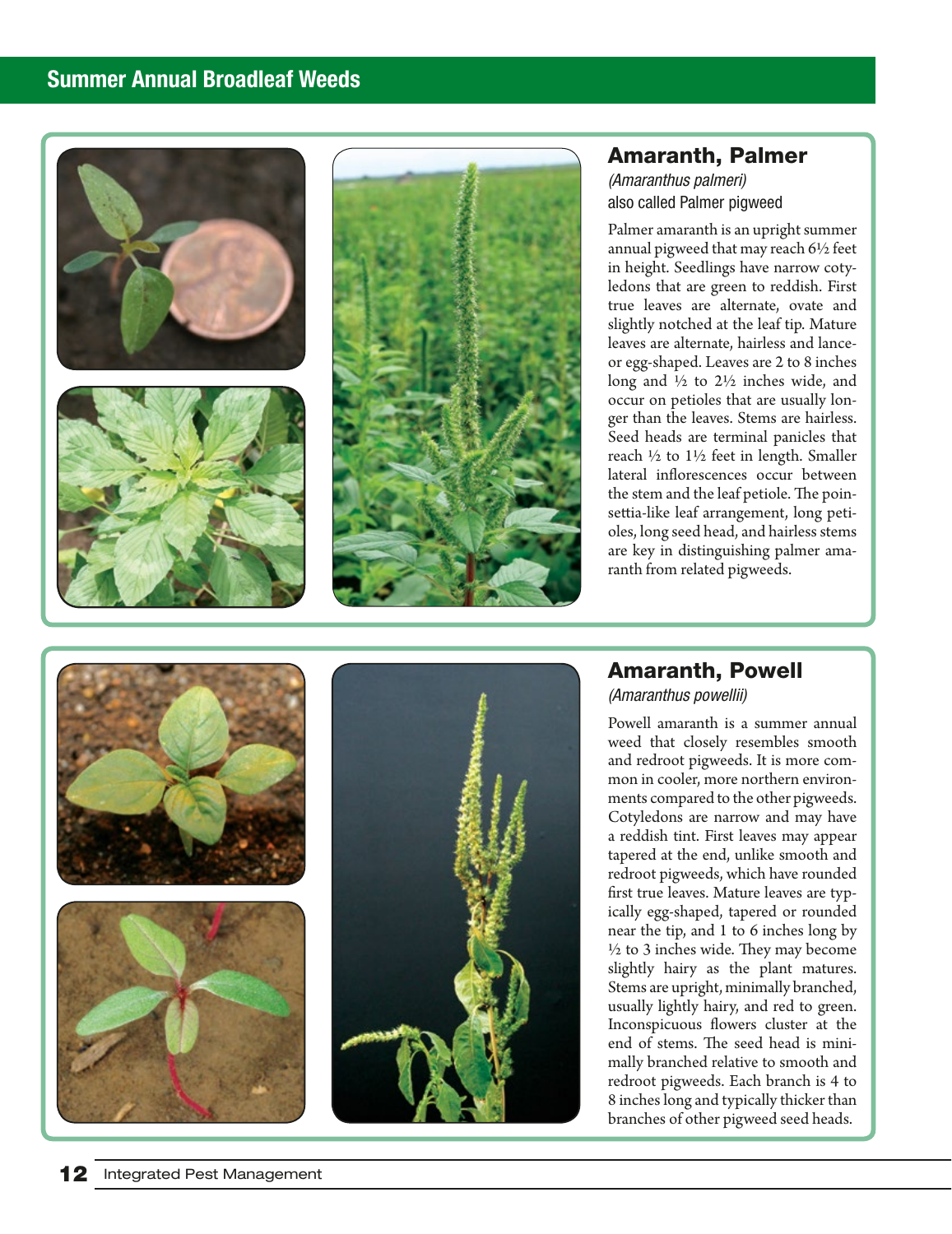# ALS INHIBITORS (2)



Drift from imidazolinone herbicides can cause stunted corn with foliage that is more purple than typical.



Imidazolinone can cause soybean to be stunted and the new trifoliates to be chlorotic (left). Prominent veins on the leaf's underside may turn red or purple (right).



Maize dwarf mosaic virus causes reddening symptoms that are often confused with imidazolinone herbicide injury.



Imidazolinone-herbicide injury on corn can result in purpling of the leaf edges and midvein.